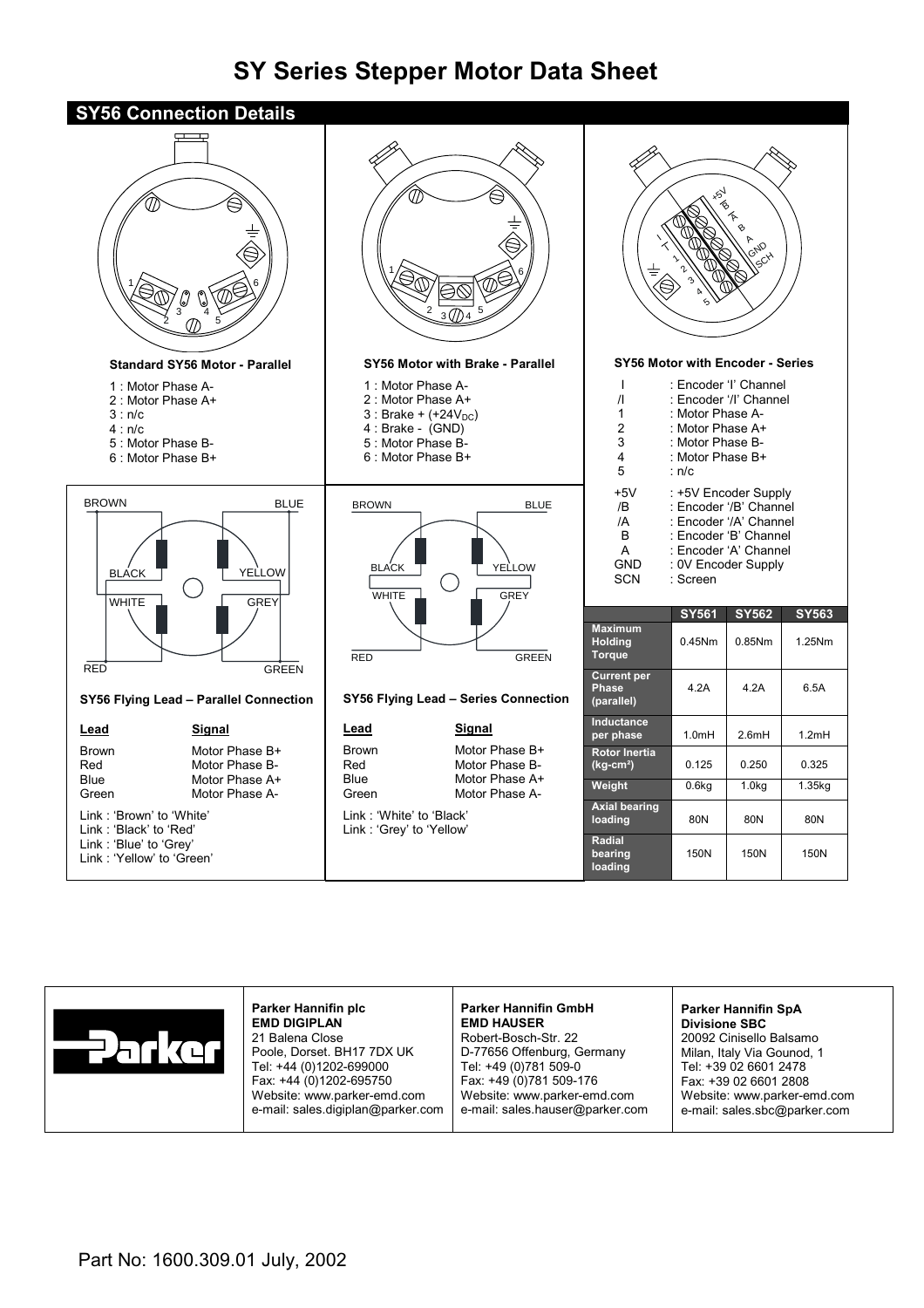## **SY87/SY107 Connection Details**



#### **SY87/107 Motor – Parallel Connection**

| Lead                                                                                                                                                                  | T/Box            | Sianal                                                               |  |  |  |  |
|-----------------------------------------------------------------------------------------------------------------------------------------------------------------------|------------------|----------------------------------------------------------------------|--|--|--|--|
| <b>Brown</b><br>Red<br>Blue<br>Green                                                                                                                                  | 1<br>4<br>5<br>8 | Motor Phase B+<br>Motor Phase B-<br>Motor Phase A+<br>Motor Phase A- |  |  |  |  |
| I ink:'Brown' to 'White' /'1' to '2'<br>$/ '3'$ to '4'<br>I ink:'Black' to 'Red'<br>$/$ '5' to '6'<br>Link: 'Blue' to 'Grey'<br>Link: 'Yellow' to 'Green' /'7' to '8' |                  |                                                                      |  |  |  |  |



#### **SY87/107 Motor – Series Connection**

| T/Box | Signal         |
|-------|----------------|
| 1     | Motor Phase B+ |
| 4     | Motor Phase B- |
| 5     | Motor Phase A+ |
| 8     | Motor Phase A- |
|       |                |

Link : 'White' to 'Black' / '2' to '3'<br>Link : 'Grey' to 'Yellow' / '6' to '7'

|                                         | <b>SY871</b>      | <b>SY872</b> | <b>SY873</b> | SY1072 | <b>SY1073</b>     |
|-----------------------------------------|-------------------|--------------|--------------|--------|-------------------|
| <b>Maximum Holding</b><br><b>Torque</b> | 1.8Nm             | $3.6$ Nm     | 5.4Nm        | 9Nm    | 13Nm              |
| <b>Current per Phase</b><br>(parallel)  | 4.2A              | 6.5A         | 8.4A         | 8.0A   | 10A               |
| Inductance per phase                    | 1.6mH             | 1.5mH        | 1.7mH        | 2.4mH  | 2.7mH             |
| Rotor Inertia (kg-cm <sup>2</sup> )     | 0.65              | 1.3          | 1.95         | 8.00   | 12.0              |
| Weight                                  | 1.7 <sub>kq</sub> | 2.85kg       | 3.65kg       | 7.2kg  | 9.8 <sub>kq</sub> |
| Axial bearing loading                   | 180N              | 180N         | 180N         | 400N   | 400N              |
| Radial bearing loading                  | 280N              | 280N         | 280N         | 650N   | 650N              |

#### $\bigcirc$  $\circ \perp$ sci BRK+ a<br>M O BRK-GND 4 A B A B +5V 3  $10<sub>T</sub>$  $\approx$ 2 $^\circ$  $\bigcirc$ ◯

#### SY87/107 Motor with Encoder or Brake

| SCN                       | : Screen                                                                      |
|---------------------------|-------------------------------------------------------------------------------|
| GND                       | : 0V Encoder Supply                                                           |
| А                         | : Encoder 'A' Channel                                                         |
| в                         | : Encoder 'B' Channel                                                         |
| /A                        | : Fncoder '/A' Channel                                                        |
| /B                        | : Encoder '/B' Channel                                                        |
| $+5V$                     | : +5V Encoder Supply                                                          |
| BRK+<br>BRK-<br>$\sqrt{}$ | : Brake +24V<br>: Brake OV<br>: Encoder '/l' Channel<br>: Encoder 'I' Channel |
| 1                         | : Motor Phase A-                                                              |
| 2                         | : Motor Phase A+                                                              |
| 3                         | : Motor Phase B-                                                              |
| 4                         | : Motor Phase B+                                                              |

## **SY Keyway Options**

| <b>ST Reyway Options</b>             |                                                                                                                        |                   |                       |                   |                                  |  |  |  |  |
|--------------------------------------|------------------------------------------------------------------------------------------------------------------------|-------------------|-----------------------|-------------------|----------------------------------|--|--|--|--|
| <b>Motor Frame</b>                   | <b>Keyway</b>                                                                                                          | sxh               | $\mathbf d$           | $\mathbf{c}$      |                                  |  |  |  |  |
| SY56                                 | WOODRUFF DIN 6888                                                                                                      | $2 \times 2.6$ mm | 7.0 <sub>mm</sub>     | 7.0mm             | 1.8 <sub>mm</sub>                |  |  |  |  |
|                                      | Keyway options are available on SY56 and SY87 series motors. The SY107 series is supplied with a DIN 6885 T1 keyway as |                   |                       |                   |                                  |  |  |  |  |
| standard (not on rear shaft option). | h                                                                                                                      |                   | d                     |                   |                                  |  |  |  |  |
| <b>Motor Frame</b>                   | <b>Keyway</b>                                                                                                          | <b>Type</b>       | $b \times h \times I$ | a                 | $^{1)}$ a                        |  |  |  |  |
| <b>SY87</b>                          | DIN 6885 T1                                                                                                            | 'Α'               | A3 x 3 x 15mm         | 6.0 <sub>mm</sub> | 1.5 <sub>mm</sub>                |  |  |  |  |
| <b>SY107</b>                         | DIN 6885 T1                                                                                                            | 'A'               | A5 x 5 x 20mm         | 5.0 <sub>mm</sub> | 5.0mm                            |  |  |  |  |
|                                      |                                                                                                                        | h                 | а                     |                   | <sup>1)</sup> Double Ended-Shaft |  |  |  |  |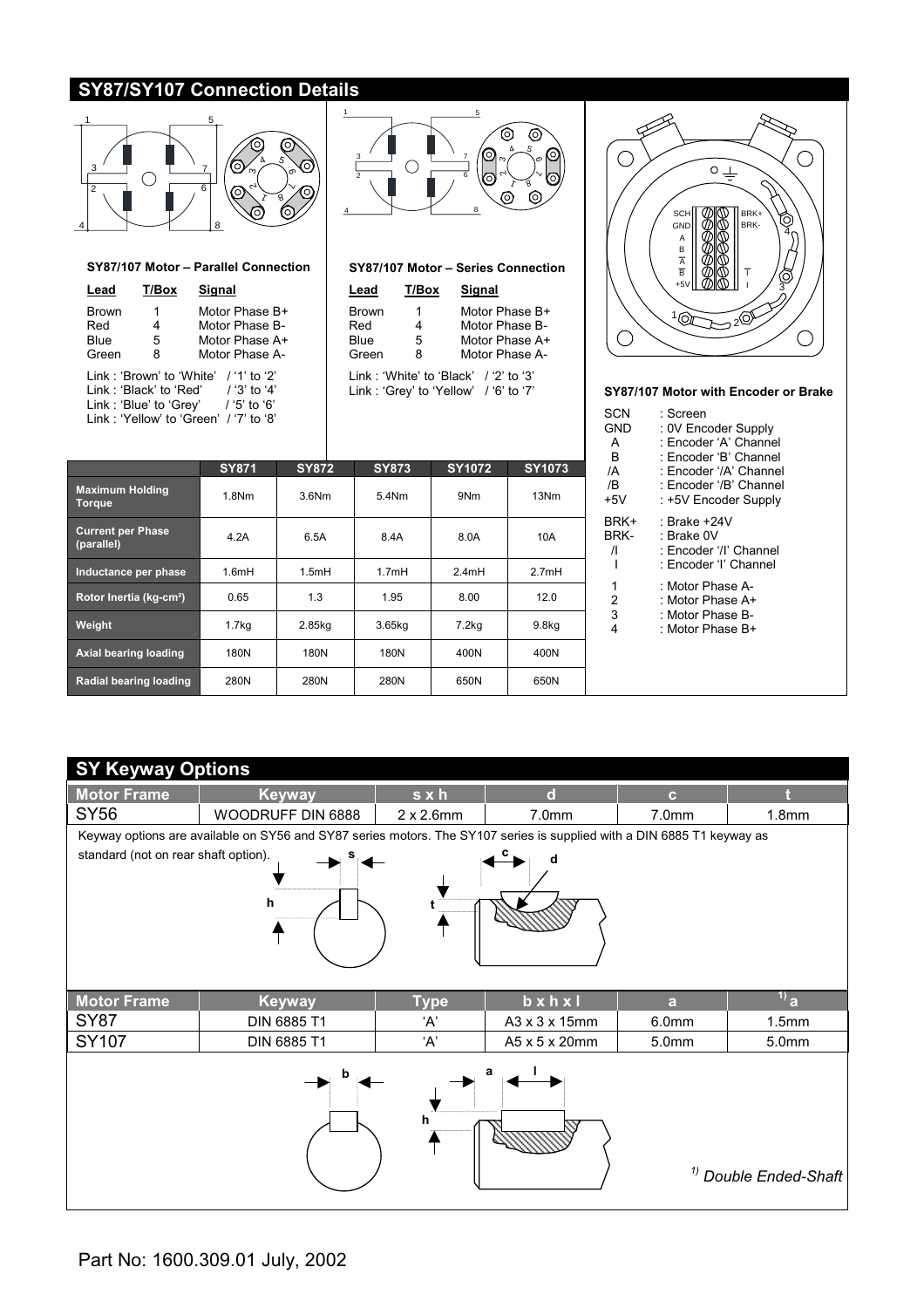# **Motor Dimensions**



| <b>Type</b> | D <sub>1</sub> | D <sub>2</sub> | D <sub>3</sub> | D4    | D <sub>5</sub> | D <sub>6</sub> | Lí  | L2   | L3    | $\overline{-4}$ | L5    | L6   | <b>PG</b> |
|-------------|----------------|----------------|----------------|-------|----------------|----------------|-----|------|-------|-----------------|-------|------|-----------|
| SY561       |                |                |                |       |                |                | 108 |      | 76    | 90              | 50    |      |           |
| SY562       | 38.1           | 6.35           | 6.35           | 66.5  | 5.3            | 56.5           | 134 | 21   | 102   | 116             | 76    | 56.5 | 11        |
| SY563       |                |                |                |       |                |                | 162 |      | 130   | 144             | 104   |      |           |
| SY871       |                |                |                |       |                |                | 137 |      | 85.5  | 137             | 60.5  |      |           |
| SY872       | 73             | 9.52           | 9.52           | 99    | 6.5            | 86             | 169 | 31.5 | 117.5 | 169             | 92.5  | 86   | 11        |
| SY873       |                |                |                |       |                |                | 201 |      | 149.5 | 210             | 124.5 |      |           |
| SY1072      | 55.54          | 15.87          | 12.7           | 125.5 | 8.5            | 108            | 238 | 50   | 161   | -               | -     | 108  | 13.5      |
| SY1073      |                |                |                |       |                |                | 288 |      | 211   |                 | -     |      |           |

All dimensions in mm

# **IP Rating**

The flying lead versions of the SY motors are IP41 as standard; the terminal box versions are IP55 as standard with IP68 available as an option.

The IP68 version includes additional 'O' rings, a shaft seal and is subject to an additional test underwater at a pressure of 1 bar.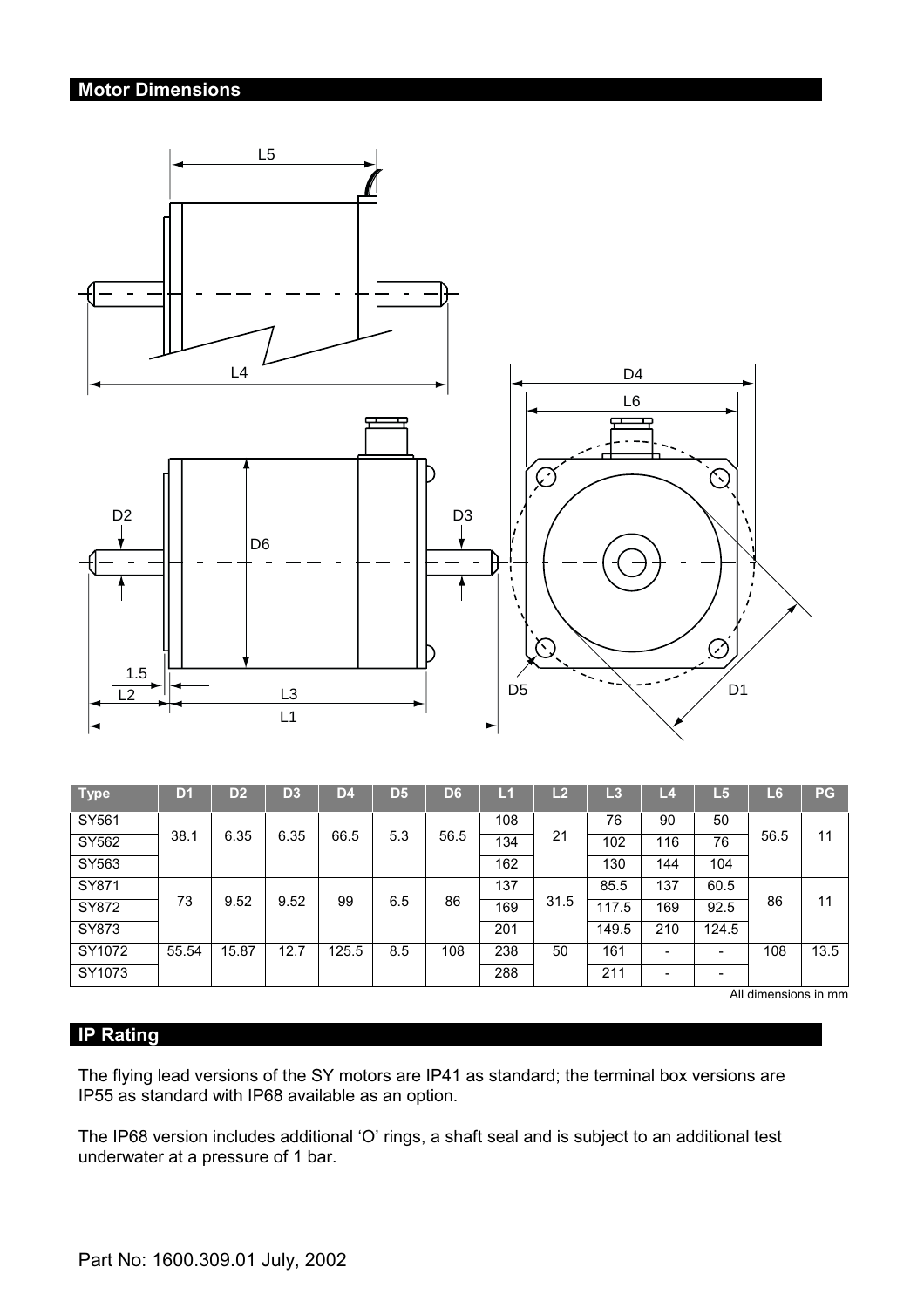The following table cross references the SY motor range to the equivalent STL/STT series motor.

| <b>SY Range</b> | <b>ST Range</b> |
|-----------------|-----------------|
| SY561T          | STT57-51P       |
| SY561L          | STL57-51P       |
| SY562T          | STT57-83P       |
| SY562L          | STL57-83P       |
| SY563T          | STT57-102P      |
| SY563L          | STL57-102P      |
| SY871T          | STT83-62P       |
| SY871L          | STL83-62P       |
| SY872T          | STT83-93P       |
| SY872L          | STL83-93P       |
| SY873T          | STT83-135P      |
| SY873L          | STL83-135P      |
| SY1072T         | STT106-178P     |
| SY1072L         |                 |
| SY1073T         | STT106-250P     |
| SY1073L         |                 |

### **Brake Options**

Available on terminal box motor versions only, the mechanical brake is integral to the motor housing with connections made via a separate PG9 cable gland at the rear of the motor. These failsafe mechanical brakes have class 'B' insulation and require a  $24V_{DC}$  / 0.5A supply to release the shaft.

| l Motor Frame | <b>Brake Torque</b> | Additional Inertia        | <b>Switch On Time</b> | Ⅰ Switch Off Time 』 |
|---------------|---------------------|---------------------------|-----------------------|---------------------|
| <b>SY56</b>   | $0.75$ Nm           | $0.02$ kg-cm <sup>2</sup> | 7ms                   | 15ms                |
| <b>SY87</b>   | 3.0 <sub>Nm</sub>   | 0.15 kg-cm <sup>2</sup>   | 20 <sub>ms</sub>      | 15ms                |
| SY107         | 6.0Nm               | $0.63$ kg-cm <sup>2</sup> | 35ms                  | 25 <sub>ms</sub>    |

Motors fitted with the brake option are IP55 as standard, with IP68 available as an option.



The additional length 'A' for brake motors is 40mm for SY56 series, 45.5mm for SY87 series and 50mm for SY107 series.